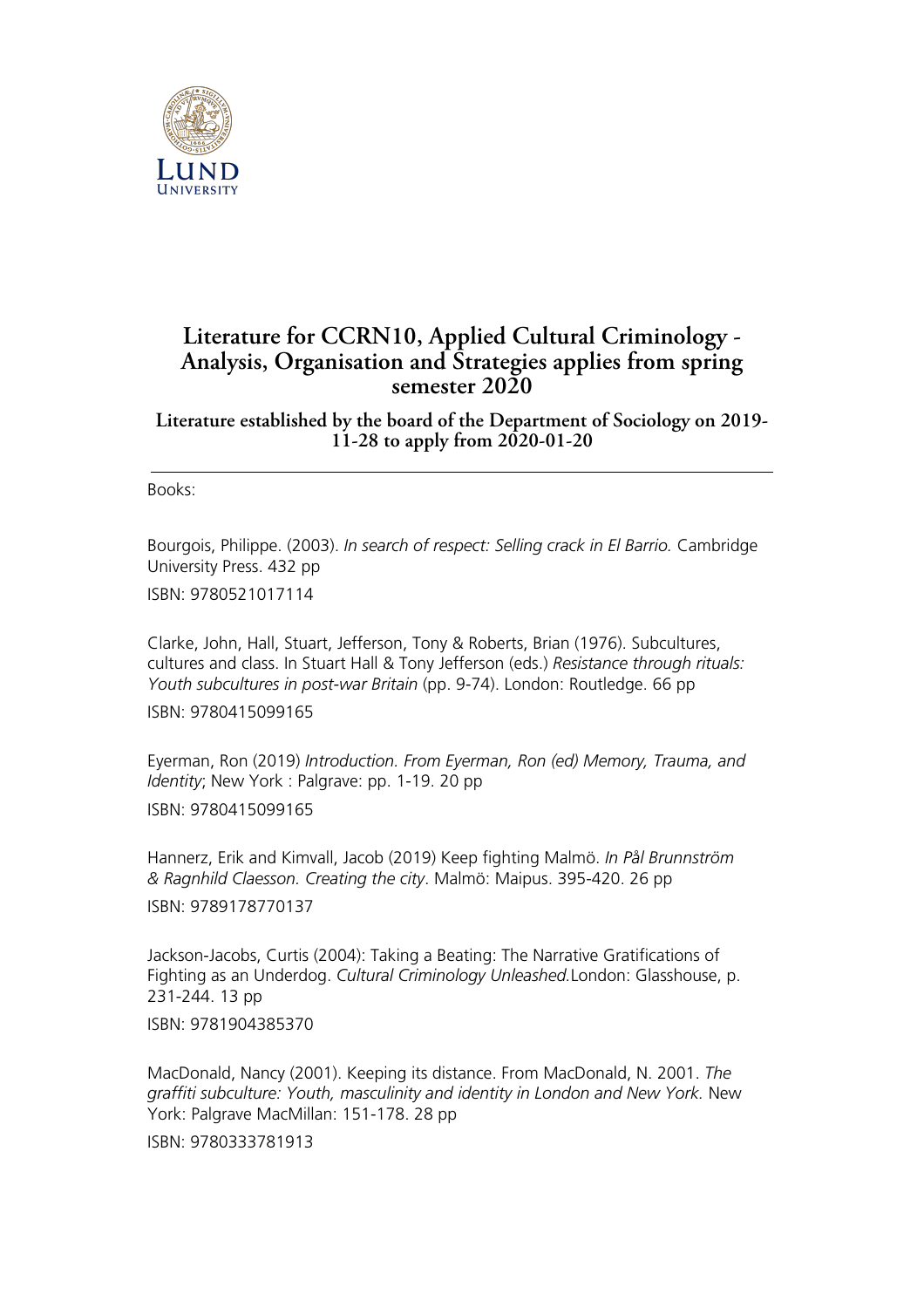Olaveson Tim (2004) 'Connectedness' and the rave experience: Rave as new religious movement? In: Graham St John (ed.) *Rave Culture and Religion.* London: Routledge, pp. 85–106. 21 pp

ISBN: 9780203507964

Presser, Lois (2018) *Inside Story: How narratives drive mass harm*. University of California Press. 200 pp ISBN: 9780520290181

Roy, Olivier. (2017). *Jihad and death: The global appeal of Islamic State.* Oxford. 136 pp ISBN: 9780190843632

Shafir, Gershon. (2016). "Is Israel a Colonial State?" In Ben-Rafael et. al. (eds.): *Handbook of Israel: Major Debates, Vol 2.* Oldenburg: De Gruyter. 794-808. 15 pp ISBN: 9783110607727

Smith, Philip (2005): *Why War? The Cultural Logic of Iraq, the Gulf War, and Suez.* Chicago: The University of Chicago Press. pp. 3-34 and 154-228. 105 pp ISBN: 145962758X

Tutenges, Sébastien. (2019). Narrative ethnography under pressure: Researching storytelling on the street. In: Jennifer Fleetwood, Lois Presser, Thomas Ugelvik, & Sveinung Sandberg (Eds.). *The Emerald Handbook of Doing Narrative Criminology.* Bingley: Emerald Publishing Limited. 15 pp

ISBN: 9781787690066

Thornton, Sarah (1995). The social logic of subcultural capital, from Thornton, S *Club Culture*: 155-164. 8 pp ISBN: 9780745614434

Articles:

Brookman, Fiona, Copes, Heith, & Hochstetler, Andy. (2011).Street codes as formula stories: How inmates recount violence. In: *Journal of Contemporary Ethnography*, 40(4), 397-424. 23 pp

Bishara, Amahl 2016. Palestinian Acts of Speaking Together, Apart –Subalterneities and the Politics of Fracture, HAU: *Journal of Ethnographic Theory* 6(3): 305-330. 26 pp

Brighenti, Andrea. M. 2010. At the Wall: Graffiti Writers, Urban Territoriality, and the Public Domain. *Space and Culture* 13(3), pp. 315–332. 18 pp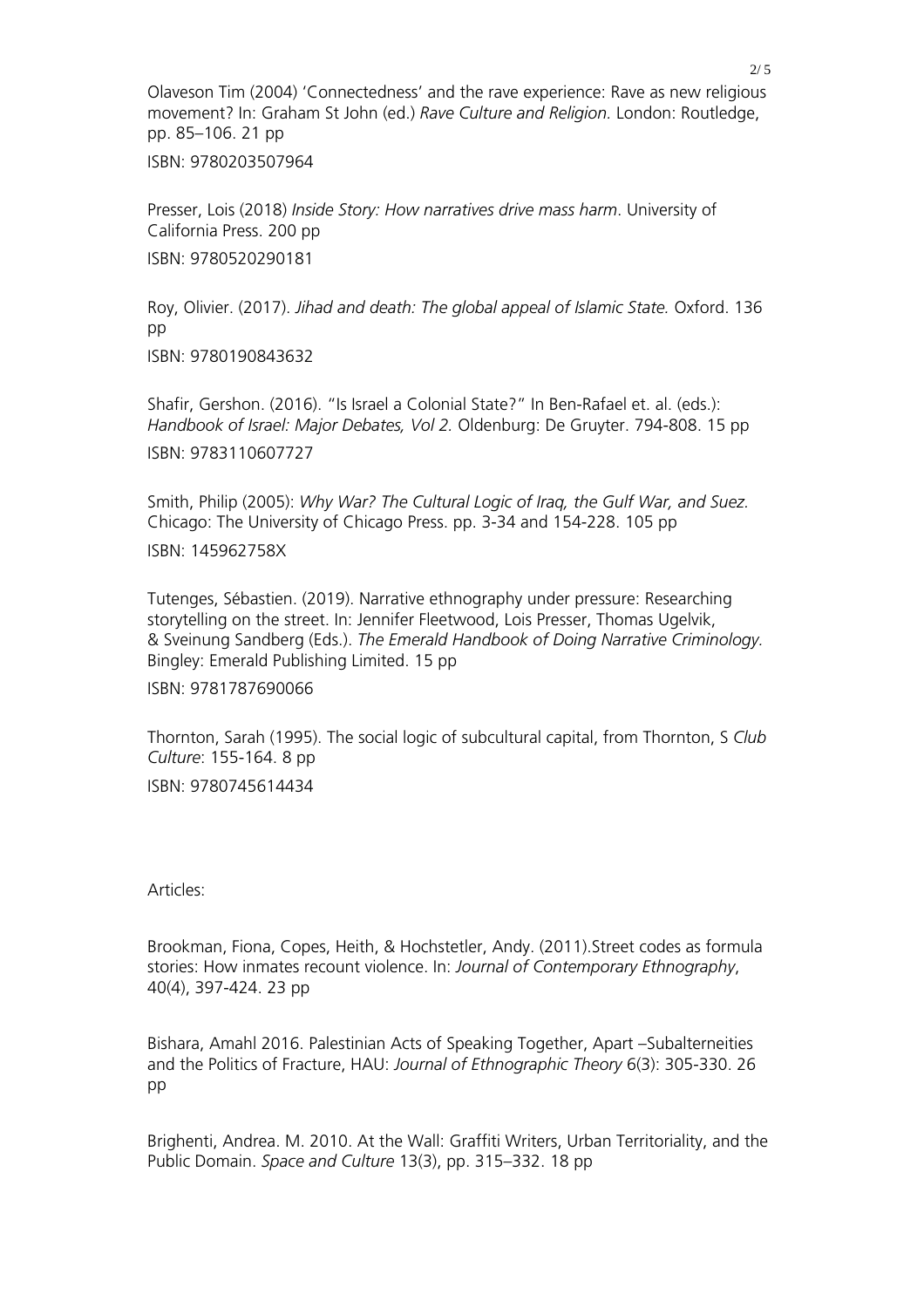Calis, Irene. 2017. "Routine and Rupture. The everyday workings of abyssal (dis)order on the Palestinian food basket," *American Ethnologist* 44(1):1-12. 12 pp

Collins, Randall (2013). Entering and leaving the tunnel of violence: Micro-sociological dynamics of emotional entrainment in violent interactions. *Current Sociology, 61* (2), 132-151. 20 pp

Eyerman, Ron. (draft) The Uses of Traumatic Memory: the case of Charlottesville. 15 pp

Ferrell, Jeff and Robert D. Weide 2010. Spot theory. City14 (1–2), pp. 48-62. 14 pp

Fjær, Eivind G. (2012).The day after drinking: Interaction during hangovers among young Norwegian adults. *Journal of Youth Studies,* 15(8), 995-1010. 12 pp

Fransberg, Malin (2018): Performing gendered distinctions: young women painting illicit street art and graffiti in Helsinki, *Journal of Youth Studies,* 1-16. 1 6pp

Goldsmith, Andrew and Russell Brewer. 2015. Digital Drift and the Criminal Interaction Order. *Theoretical Criminology* 19(1):112–30. 18 pp.

Grazian, David (2007). The girl hunt: Urban nightlife and the performance of masculinity as collective activity. *Symbolic Interaction,* 30(2), 221-243. 23 pp

Gren, Nina 2017. 'Unruly Boys and Obedient Girls: Gender and Education in UNRWA Schools in the West Bank', *Nidaba: An Interdisciplinary Journal of Middle East Studies* 2017 2(1): 36-47. 12 pp

Hannerz, Erik. 2017 Redefining the subcultural: the sub and the cultural. *Educare* 2016:2, 50 -75. 26 pp

Hart, Matt (2016): Being naked on the internet: young people's selfies as intimate edgework, *Journal of Youth Studies* (early online). 1-15. 15 pp

Hayward, Keith J., & Hobbs, Dick. (2007).Beyond the binge in 'Booze Britain': Liminality, and the spectacle of binge drinking. In: *British Journal of Sociology, 58* (3), 437–455. 16 pp

Hobbs, Dick, Winlow, Simon, Hadfield, Philip, & Lister, Simon (2005).Violent hypocrisy: governance and the night-time economy. *European journal of criminology,* 2(2), 161-183. 17 pp

Huey, Laura, Nhan, Johnny & Broll, Ryan 2012 'Uppity civilians' and'cyber-vigilantes': The role of the general public in policing cyber-crime *Criminology & Criminal Justice* 13(1) 81–97. 19 pp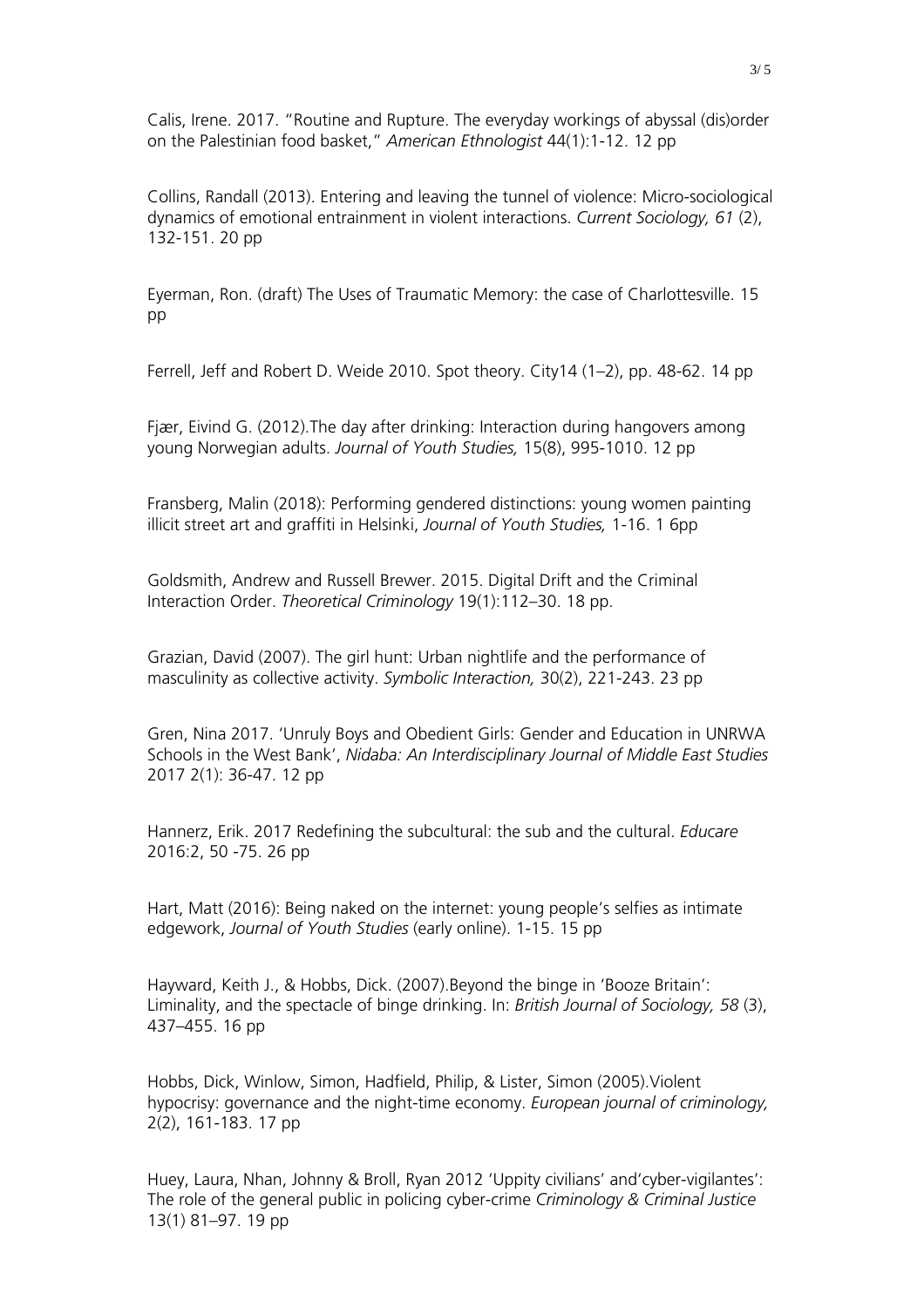Hydén, Margareta (2005) 'I must have been an idiot to let it go on': Agency and positioning in battered women's narratives of leaving. *Feminism & Psychology* 15(2): 169–188. 10 pp

Ilan, Jonathan, & Sandberg, Sveinung (2019). How 'gangsters' become jihadists: Bourdieu, criminology and the crime–terrorism nexus. *European Journal of Criminology,16* (3), 278-294. 17 pp

Jackson-Jacobs, Curtis. (2013). Constructing physical fights: An interactionist analysis of violence among affluent, suburban youth. *Qualitative sociology, 36* (1), 23-52. 30 pp

Jane, Emma A. 2017 Feminist Digilante Responses to a Slut-Shaming on Facebook Social *Media + Society,* 1-10. 10 pp

Joosse, Paul, Bucerius, Sandra M., & Thompson, Sara K. (2015). Narratives and counternarratives: Somali-Canadians on recruitment as foreign fighters to Al-Shabaab. *British Journal of Criminology, 55* (4), 811-832. 23 pp

Nhan, Johnny, Huey, Laura and Broll, Ryan 2017 Digilantism: An Analysis of crowdsourcing and the Boston Marathon Bombings. *British Journal of Criminology 57,* 341–36. 21 pp

O'Grady, Alice (2012). Spaces of play: The spatial dimensions of underground club culture and locating the subjunctive. *Dancecult: Journal of Electronic Dance Music Culture, 4* (1), 86-106. 20 pp

Remneland Wikhamn, Björn, Ljungberg, Jan, Rolandsson Bertil & Magnus Bergquist 2017. Given enough eyeballs, all crimes are shallow – The organizing of citizen collaboration to solve an online detective story. *Journal of Technology Management & Innovation:* 1-21. 21 pp

Ringrose, Jessica., Harvey, Laura, Gill, Rosalind, & Sonia Livingstone (2013) Teen girls, sexual double standards and 'sexting': Gendered value in digital image exchange. *Feminist Theory* 14(3) 305–323. 17 pp

Sandberg, Sveinung (2009). Gangster, victim or both? The interdiscursive construction of sameness and difference in self-presentations. *The British journal of sociology,* 60(3), 523-542. 20 pp

Sandberg, Sveinung 2013: Are self-narratives unified or fragmented, strategic or determined? Reading Breivik's manifesto in light of narrative criminology. *Acta Sociologica56* (1): 69-83.